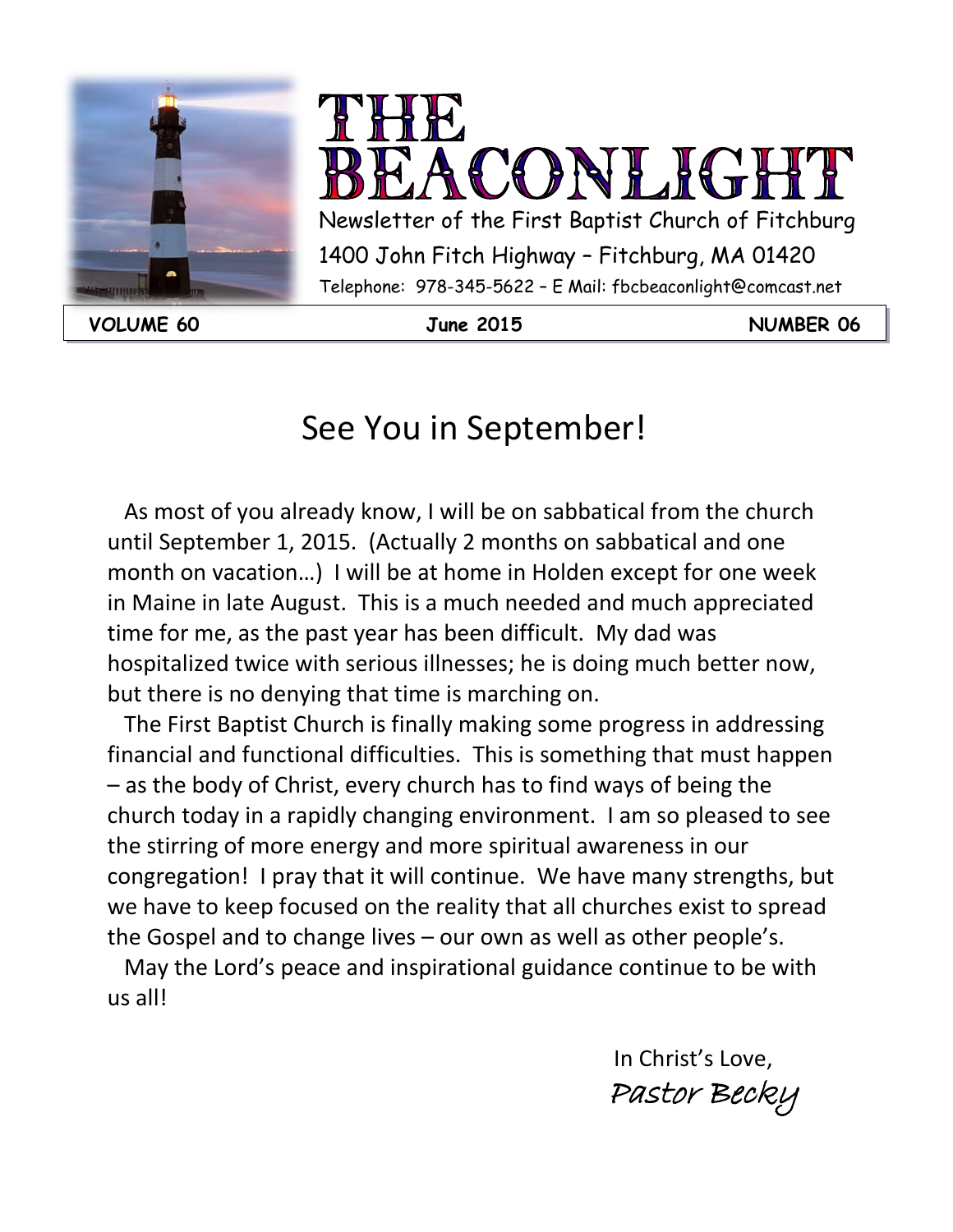

 As a church family we approach the summer months…. Vacation and Family time ……………

Please remember to keep your pledge up to date, the operation of the church continues through the summer……

Mailing Address: First Baptist Church

1400 John Fitch Highway

Fitchburg, MA 01420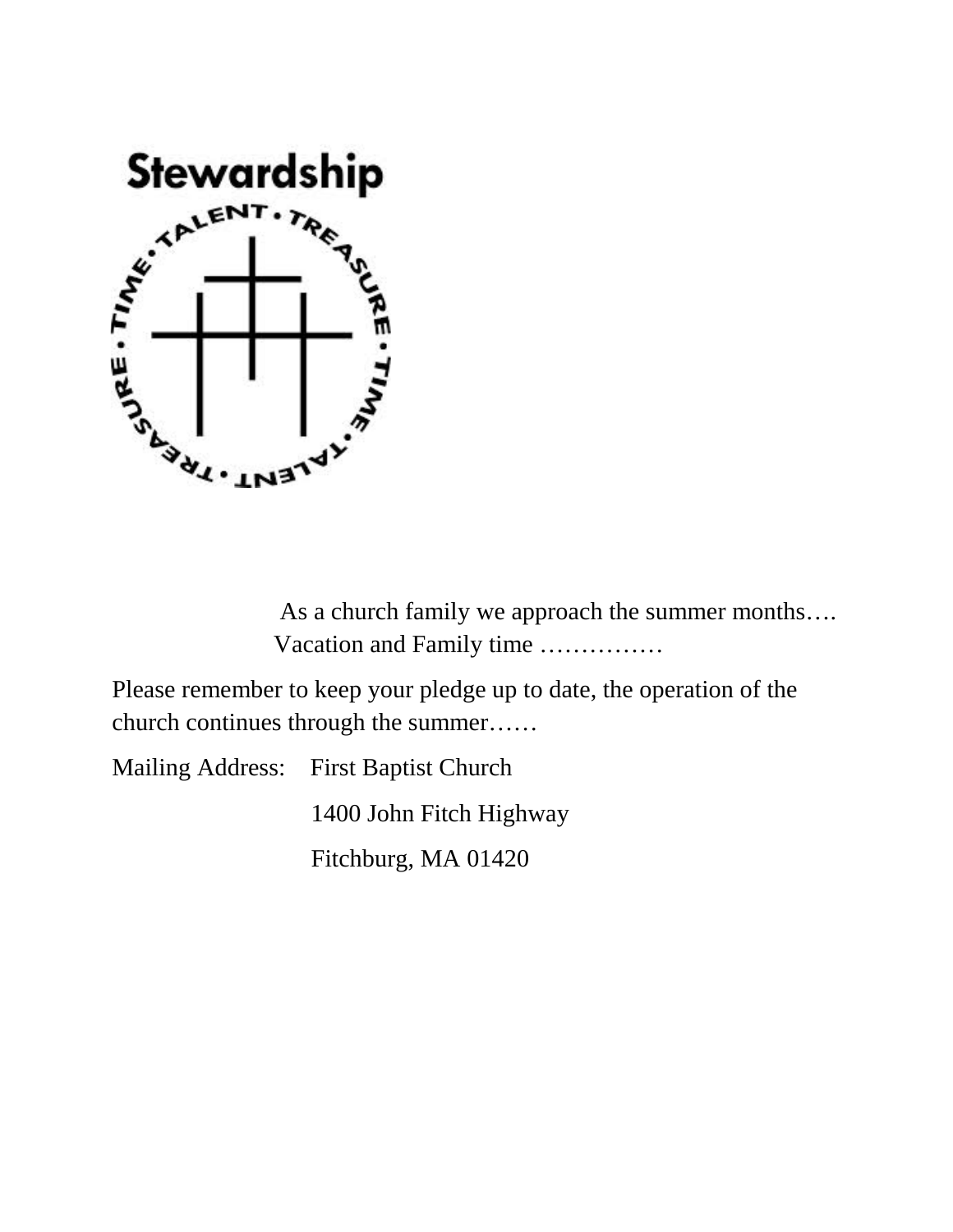# **A Few Things to Think About**

- 1. Anger is a condition in which the tongue, works faster than the mind.
- 2. You can't change the past, but you can ruin the present by worrying over the future.
- 3. Love … and you shall be loved.
- 4. God always gives His best to those who leave the choice with Him.
- 5. All people smile in the same language.
- 6. A hug is a great gift, one size fits all. It can be given for any occasion and it's easy to exchange.
- 7. Everyone needs to be loved, especially when they do not deserve it.
- 8. The real measure of a man's wealth is what he has invested in eternity.
- 9. Laughter is God's sunshine.
- 10. Everything has beauty but not everyone sees it.
- 11. It's important for parents to live the same things they teach.
- 12. Thank God for what you have, TRUST GOD for what you need.

13. If you fill your heart with regrets of yesterday and the worries of tomorrow, you have no today to be thankful for.

- 14. Happy memories never wear out… Relive them as often as you want.
- 15. Home is the place where we grumble the most, but are often treated the best.
- 16. Man looks at outward appearance but the Lord looks within.
- 17. The choice you make today will usually affect tomorrow.
- 18. Take time to laugh for it is the music of the soul.
- 19. If anyone speaks badly of you, live so none will believe it.
- 20. Patience is the ability to idle your motor, when you feel like stripping your gears.
- 21. Love is strengthened by working through conflicts together.
- 22. The best thing parents can do for their children, is to love each other.
- 23. Harsh words break no bones but they do break hearts.
- 24. To get out of a difficulty, one usually must go through it.
- 25. We take for granted the things that we should be giving thanks for.
- 26. Love is the only thing that can be divided, without being diminished.
- 27. Happiness is enhanced by others but does not depend upon others.
- 28. You are richer today if you have laughed, given or forgiven.

29. For every minute you are angry with someone, you lose 60 seconds of happiness that you can never get back.

30. Do what you can, for who you can, with what you have, and where you are.

- 31.The best gifts to give:
- To your friend, loyalty;
- To your enemy, forgiveness;
- To your boss, service;
- To a child, a good example;
- To your parents, gratitude and devotion;
- To your mate, love and faithfulness;
- To all men and women, charity;
- and To God, your life.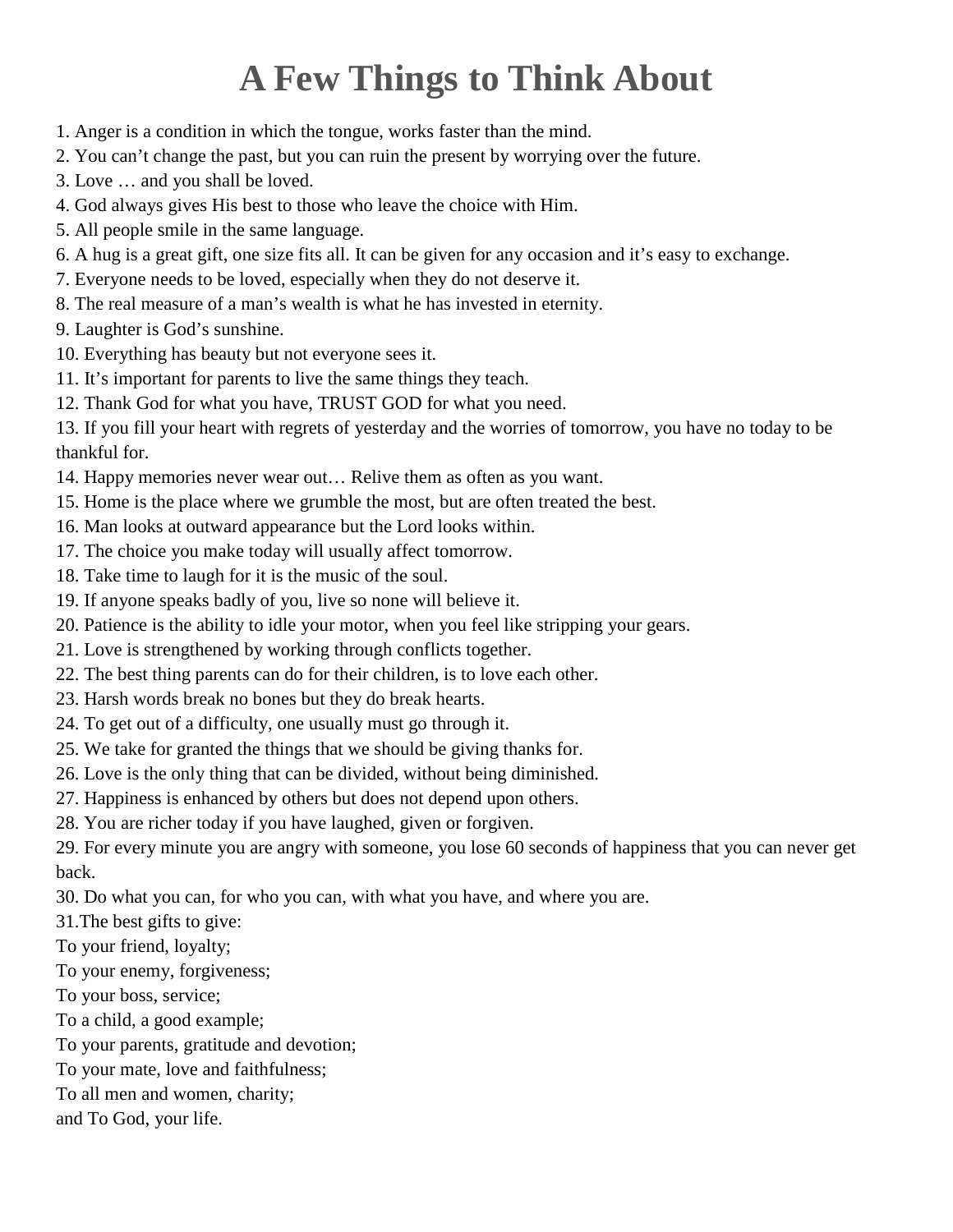



# Family Board Game Night



First Baptist Church Fellowship Hall ~ Friday, June 19, 2015 Beginning at 5:30 P.M going until at least 8:30 P.M.





Refreshments: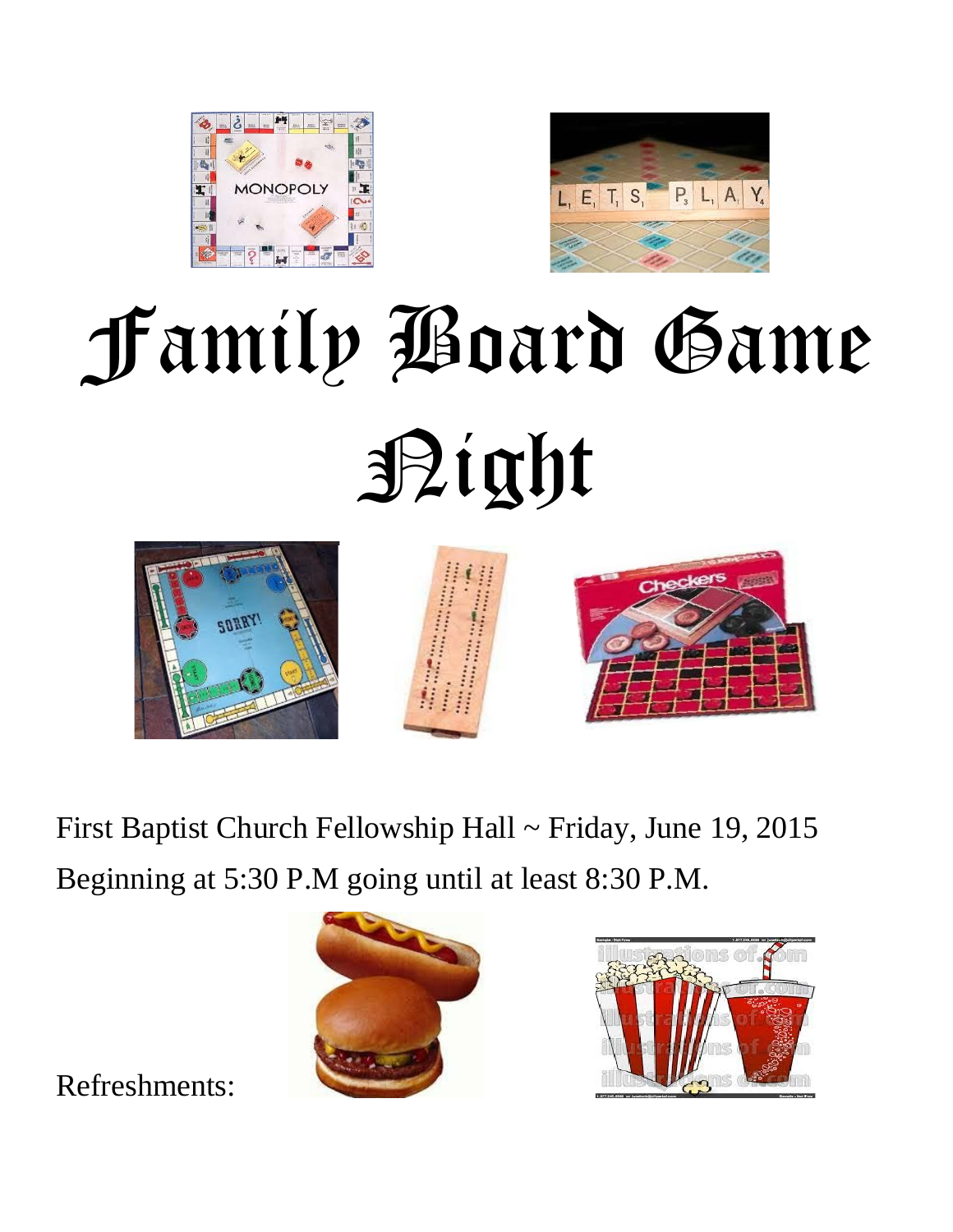

White Cross Coordinator First Baptist Church

Dear Marilyn,

 On behalf of Massachusetts Baptist Multicultural Ministries, I send a hearty "thank you" to the American Baptist Women's Ministries of First Baptist Church in Fitchburg. Please pass on our deep appreciation to these White Cross participants. As you know, we have an urgent situation on our hands with the refugee families coming into our state from Iraq, Somalia, Burundi, and Bhutan. Please let your participants know that your donation of coloring books, crayons, toiletries, and sweat pants/shirts comes at a good time and has gone a long way in helping us towards our goal of filling needs. Thanks again!

Blessings,

Mar Imsong Executive Director

*Careful Planning Makes a Difference*

#### **ANTHONY V. FEROCI, JR. ATTORNEY AT LAW**

114 Merriam Ave - Suite 204 Leominster, MA 01453 978-466-5011

Elder and Disability Law Medicaid Planning Estate Planning Asset Protection Probate Avoidance



To My First Baptist Church Family and Friends,

I miss you all, and am slowly gaining back my strength. Doctors are still trying to help my back problems.

Thank you for all your prayers, visits, cards and phone calls.

They meant allot during my long recovery. I would love a visit, but please call first. Between therapy and doctor appointments, it keeps me busy.

Our church body is strong in faith, devotion, and love for God and each other. I pray we have the patience, as we pray together, to wait for God's direction for our church, in His Time and His Way.

I try very hard to have patience, and often go to this passage from Philippians 4: 6-7,

 "Do not be anxious about anything, but in everything, by prayer and petition, with thanksgiving, present your requests to God. And the peace of God, which transcends all understanding, will guard your hearts and minds in

Christ Jesus."

 God Bless You All, Bette Adams

*Please consider signing up for...*

*Worship Leader Usher Door Greeter or Coffee Hour*

*We all enjoy these services!*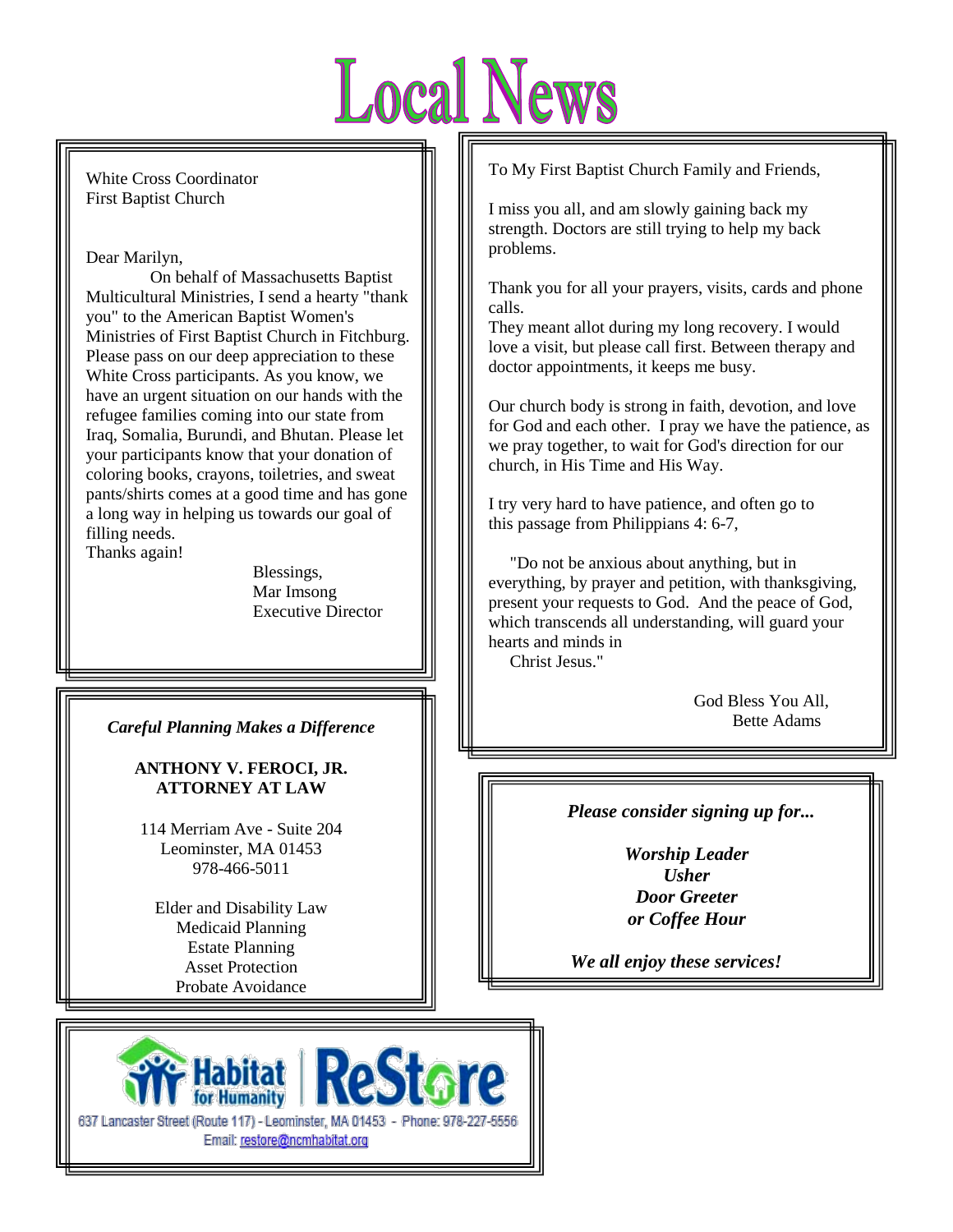### **Thought for the Day:**

How do my words express my love for God?

### **Today's Devotional:**

"Ginger, do you love God?" my friend Sherry asked.

"Well yes! You know I do." I was shocked by this question. Sherry walked with me every day on our breaks, and we talked about our faith and life in general. We came to know a lot about each other, or at least I thought we did — until I heard this question. We had talked about the changes we had been through and how God had delivered each of us.

"Then why do you constantly take God's name in vain?" Just like that, she had let the wind out of my sails. I accepted the loving admonishment and made a change that very day. I wasn't raised to disrespect God in any way, big or small.

King Josiah also knew he needed to make a change. When a book of the law was found, he had it interpreted by the prophetess Huldah. The interpretation let him and the people know that they had abandoned God and that God was angry.

Just like Josiah, I began a new relationship with God. I thanked Sherry that day for pointing out something that I had been too careless or blind to see. I'll never forget how much love she showed for me and for God with one simple question.

Ginger Robinson (Texas)

### **Prayer:**

Dear God, you know our hearts and that our desire is to be close to you. Correct us when we wander from your path. Amen.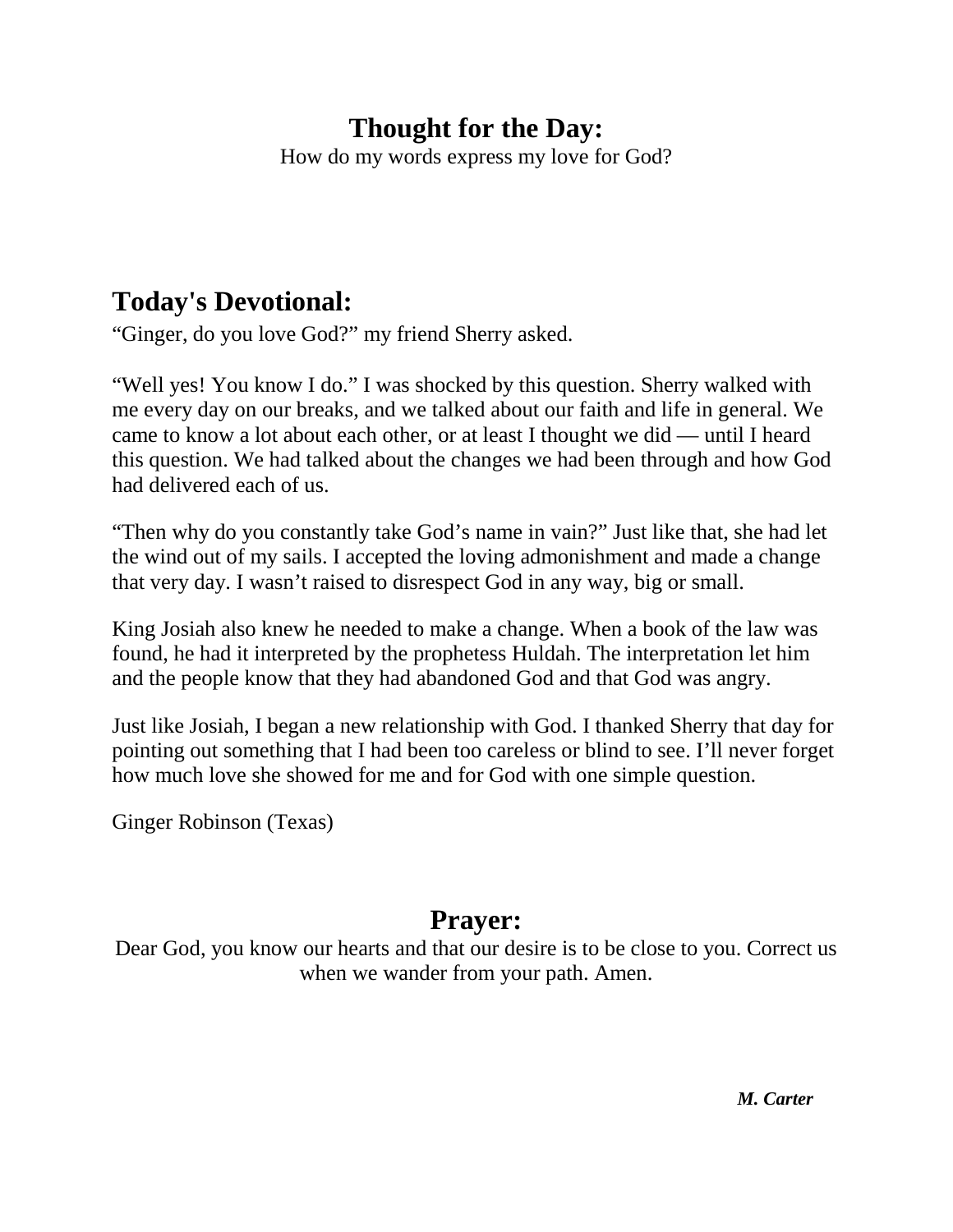# Recipes of the Month

# Sweet 'n Smoky Ham



### *Ingredients:*.

- 1 can (15 oz each) Manwich Original Sloppy Joe Sauce 1 pound thin-sliced lower sodium honey ham 1 pkg whole grain white hamburger buns, toasted
- 8 green bell pepper
- 1 can (8 oz each) crushed pineapple in juice, drained

#### *Preparation:*.

1. Heat Sloppy Joe sauce in medium skillet over medium-low heat until hot. Add ham; heat until hot, stirring gently.

2. Divide meat mixture evenly between bottom halves of buns. Top each with bell pepper ring and a generous tablespoon of pineapple. Cover with tops of buns. Serve immediately

## Tropical Fruit Sauce over Angel



*Ingredients:*

1 pudding cup Snack Pack Vanilla Pudding 1 container (4 oz each) tropical fruit in lightly sweetened juice, undrained 2 slices angel food cake

*Preparation:*.

Stir together pudding and fruit in small bowl. Spoon half of sauce over each slice of cake.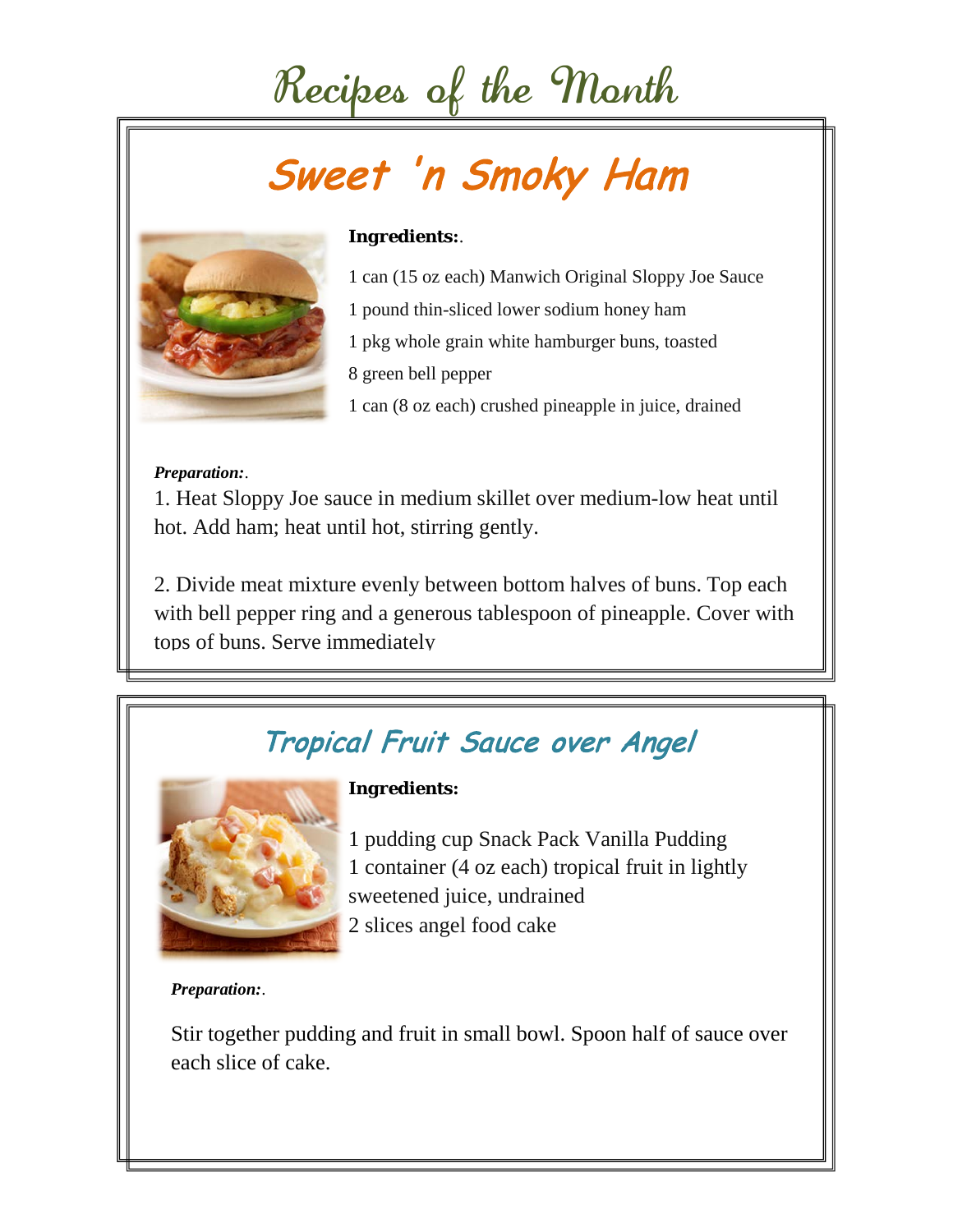

- **1. Diane Hope**
- **6. More Chingor**
- **10. Brandon Auger**
- **19. Lizz Clark, Luskin**
- **21. Kevin Mutindwa**
- **24. Amy Brown - NC**
- **24. Heidi Daigle**
- **25. Steven Bigelow**
- **28. Ardath Dewhurst**
- **28. Amy Blake**



### **June Birthdays June Anniversaries**



**21. Dick & Donna Auger**



IF YOU'RE BIRTHDAY OR ANNIVERSARY IS NOT HERE, LET US KNOW AND WE'LL INCLUDE IT IN THE BEACONLIGHT! REMEMBER TO NOTIFY THE CHURCH OFFICE WITH ADDITIONS OR CORRECTIONS TO YOUR ADDRESS OR TO OUR MONTHLY LISTING OF BIRTHDAYS AND ANNIVERSARIES CONTACT THE CHURCH OFFICE 978-345-5622 E-MAIL: FBCBEACONLIGHT@COMCAST.NET